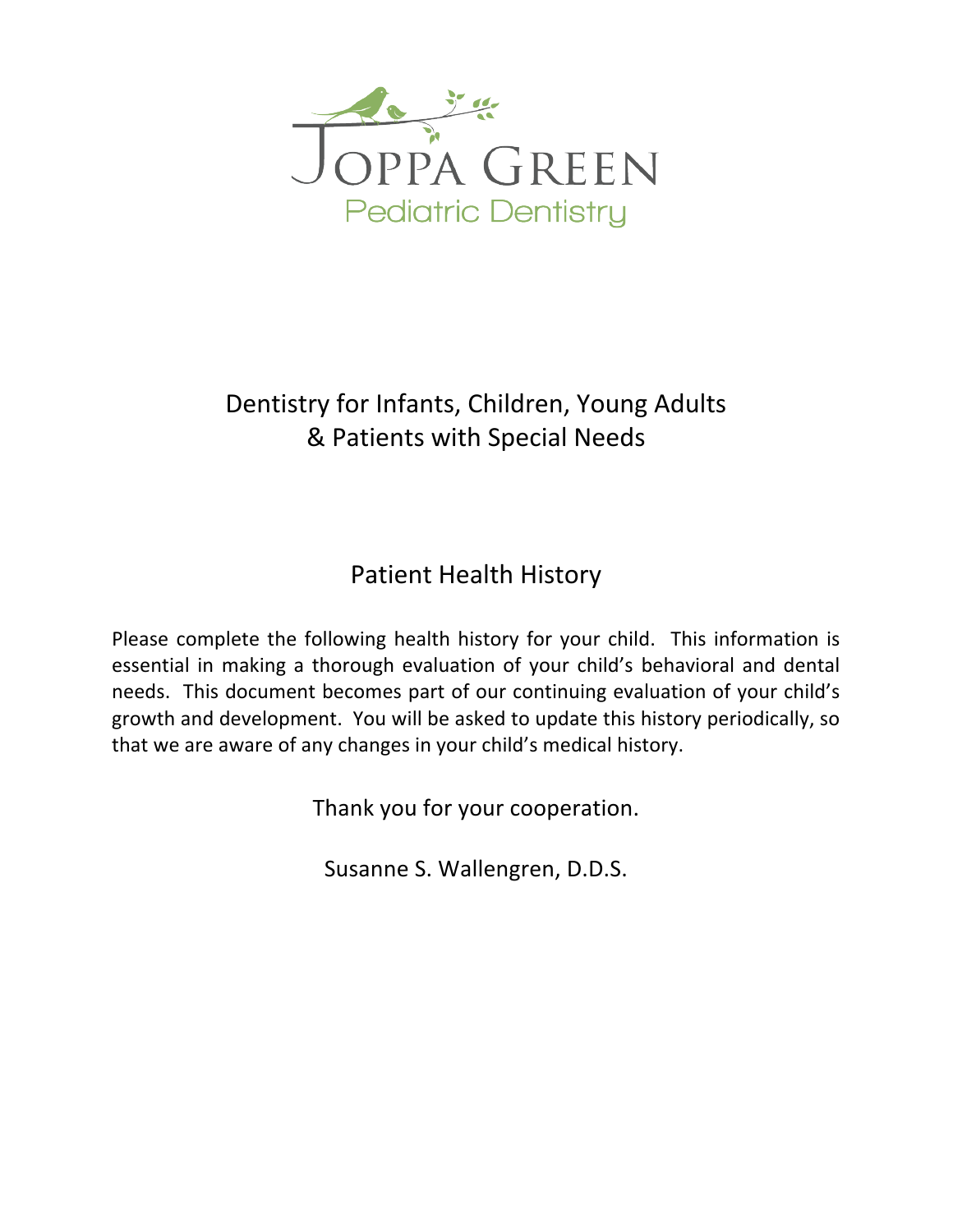# **Patient Registration**

| Birthdate: _________________ Age: _______ Sex: M/F ______ |                                                                                                      |
|-----------------------------------------------------------|------------------------------------------------------------------------------------------------------|
|                                                           |                                                                                                      |
|                                                           |                                                                                                      |
|                                                           |                                                                                                      |
|                                                           |                                                                                                      |
|                                                           |                                                                                                      |
|                                                           |                                                                                                      |
|                                                           |                                                                                                      |
|                                                           |                                                                                                      |
|                                                           | Occupation: ____________________________ Employer: _____________________________                     |
|                                                           | Marital Status: Married Separated Divorced Single Widowed                                            |
|                                                           |                                                                                                      |
|                                                           |                                                                                                      |
|                                                           |                                                                                                      |
|                                                           |                                                                                                      |
|                                                           |                                                                                                      |
|                                                           | Occupation: _________________________________Employer: _________________________                     |
|                                                           | Marital Status: __ Married __ Separated __ Divorced __ Single __ Widowed                             |
|                                                           |                                                                                                      |
|                                                           |                                                                                                      |
|                                                           |                                                                                                      |
| <b>Insurance Information</b>                              |                                                                                                      |
|                                                           | Does the patient have dental insurance? $Y/N$ If yes, please complete the following:                 |
|                                                           |                                                                                                      |
|                                                           | Employer: ___________________________________Group or Policy Number: ______________________________  |
|                                                           | Insurance Carrier: ______________________________Claims Phone Number: ______________________________ |
|                                                           |                                                                                                      |
|                                                           | Secondary Policy Holder: _________________________________Social Security Number: __________________ |
|                                                           | Employer: __________________________________Group or Policy Number: _______________________________  |
|                                                           | Insurance Carrier: _______________________________Claims Phone Number: _____________________________ |
|                                                           |                                                                                                      |
|                                                           |                                                                                                      |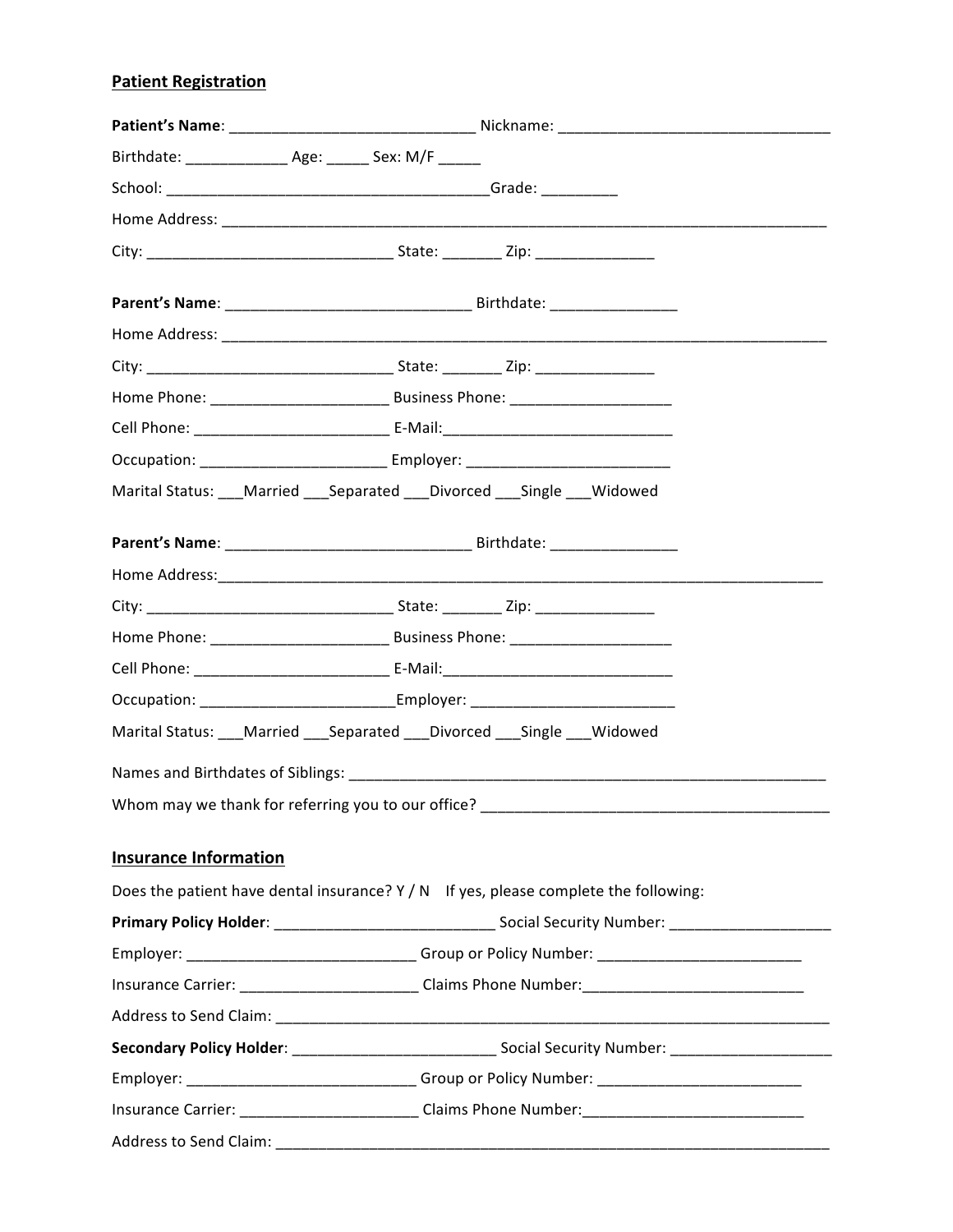## **Medical History**

| Is the patient under the care of a physician at this time? Y / N                                           |  |  |                                                                                               |
|------------------------------------------------------------------------------------------------------------|--|--|-----------------------------------------------------------------------------------------------|
|                                                                                                            |  |  |                                                                                               |
|                                                                                                            |  |  | Is the patient currently taking any medications? $Y/N$ If yes, please complete the following: |
| Medication: Dosage: Frequency:                                                                             |  |  | Reason:                                                                                       |
|                                                                                                            |  |  |                                                                                               |
|                                                                                                            |  |  |                                                                                               |
|                                                                                                            |  |  |                                                                                               |
|                                                                                                            |  |  |                                                                                               |
| Has the patient ever had any unusual or allergic reactions to medications or food? $Y/N$                   |  |  |                                                                                               |
| If yes, please complete the following:                                                                     |  |  |                                                                                               |
|                                                                                                            |  |  |                                                                                               |
|                                                                                                            |  |  |                                                                                               |
|                                                                                                            |  |  |                                                                                               |
| Does the patient have a known latex allergy or sensitivity? Y / N                                          |  |  |                                                                                               |
| Has the patient ever been told they have a heart murmur or evidence of heart disease? Y / N                |  |  |                                                                                               |
|                                                                                                            |  |  |                                                                                               |
| Has the patient ever been told they need to take antibiotics prior to dental treatment, due to their heart |  |  |                                                                                               |
| conditions? Y / N                                                                                          |  |  |                                                                                               |
| Were there any problems associated with the pregnancy or birth of the patient? Y / N                       |  |  |                                                                                               |
|                                                                                                            |  |  |                                                                                               |
| Has the patient ever been hospitalized? Y / N                                                              |  |  |                                                                                               |
|                                                                                                            |  |  |                                                                                               |
| Has the patient had any operations or surgical procedures? Y / N                                           |  |  |                                                                                               |
|                                                                                                            |  |  |                                                                                               |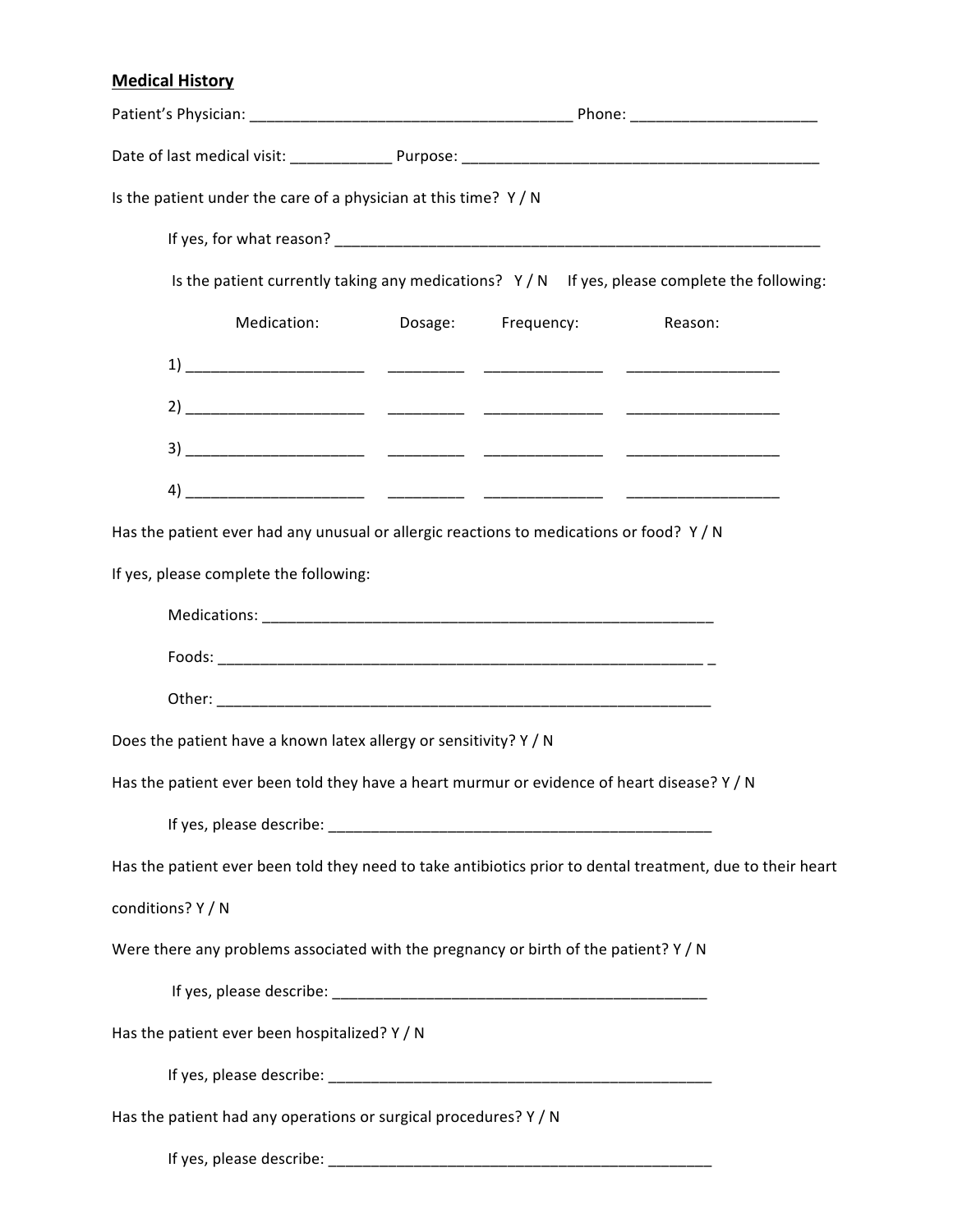## Does the patient have a history of any of the following? Please respond Y or N

| ADD/ADHD<br>Anemia/Blood Disorder<br>Anxiety<br>Asthma<br>Autism Spectrum D/O<br>Bipolar Disorder<br><b>Blind/Vision Problems</b><br><b>Bleeding Disorder</b><br>Cancer/Chemotherapy<br>Cerebral Palsy<br>Cleft Lip/Palate<br>Colitis/Crohns<br><b>Cystic Fibrosis</b><br><b>Deaf/Hearing Problems</b><br><b>Depression</b><br>Developmental Delay | Diabetes Type: ___<br>Down Syndrome<br>Feeding Problems<br>Food Allergies<br>HIV/Aids<br><b>Heart Murmur</b><br>Heart Disease/Defect<br>_Hemophilia Type: ___<br>___Hepatitis Type: ___<br>___Hydrocephalus<br>Intellectual Disability<br><b>Kidney Problems</b><br>Lactose Intolerance<br><b>Language Problems</b><br>Learning Disability<br><b>Liver Problems</b> | Obsessive-Compulsive Disorder<br>Organ Transplant<br>Osteogenesis Imperfecta<br><b>Respiratory Problems</b><br>Seasonal Allergies<br>Seizures<br>Sickle Cell Disease<br>____Spina Bifida<br>Syndrome, Other<br>Tuberculosis<br>Tourette Syndrome<br>Wheelchair<br>Other Problems/Illnesses |  |  |  |  |
|----------------------------------------------------------------------------------------------------------------------------------------------------------------------------------------------------------------------------------------------------------------------------------------------------------------------------------------------------|---------------------------------------------------------------------------------------------------------------------------------------------------------------------------------------------------------------------------------------------------------------------------------------------------------------------------------------------------------------------|--------------------------------------------------------------------------------------------------------------------------------------------------------------------------------------------------------------------------------------------------------------------------------------------|--|--|--|--|
| <b>Dental History</b>                                                                                                                                                                                                                                                                                                                              |                                                                                                                                                                                                                                                                                                                                                                     |                                                                                                                                                                                                                                                                                            |  |  |  |  |
|                                                                                                                                                                                                                                                                                                                                                    |                                                                                                                                                                                                                                                                                                                                                                     |                                                                                                                                                                                                                                                                                            |  |  |  |  |
|                                                                                                                                                                                                                                                                                                                                                    | Has the patient ever been to a dentist prior to today's visit? $Y/N$ If yes, please complete:                                                                                                                                                                                                                                                                       |                                                                                                                                                                                                                                                                                            |  |  |  |  |
|                                                                                                                                                                                                                                                                                                                                                    |                                                                                                                                                                                                                                                                                                                                                                     |                                                                                                                                                                                                                                                                                            |  |  |  |  |
|                                                                                                                                                                                                                                                                                                                                                    |                                                                                                                                                                                                                                                                                                                                                                     |                                                                                                                                                                                                                                                                                            |  |  |  |  |
|                                                                                                                                                                                                                                                                                                                                                    |                                                                                                                                                                                                                                                                                                                                                                     |                                                                                                                                                                                                                                                                                            |  |  |  |  |
|                                                                                                                                                                                                                                                                                                                                                    |                                                                                                                                                                                                                                                                                                                                                                     |                                                                                                                                                                                                                                                                                            |  |  |  |  |
|                                                                                                                                                                                                                                                                                                                                                    | How do you expect your child to react to today's visit? _________________________                                                                                                                                                                                                                                                                                   |                                                                                                                                                                                                                                                                                            |  |  |  |  |
| <b>Oral Habits</b>                                                                                                                                                                                                                                                                                                                                 |                                                                                                                                                                                                                                                                                                                                                                     |                                                                                                                                                                                                                                                                                            |  |  |  |  |
|                                                                                                                                                                                                                                                                                                                                                    | Does the patient have a history of any of the following habits? If yes, please complete:                                                                                                                                                                                                                                                                            |                                                                                                                                                                                                                                                                                            |  |  |  |  |
| Taking a bottle to bed at night or nap time? Y / N                                                                                                                                                                                                                                                                                                 |                                                                                                                                                                                                                                                                                                                                                                     |                                                                                                                                                                                                                                                                                            |  |  |  |  |
|                                                                                                                                                                                                                                                                                                                                                    | Until what age? ______ What was in the bottle? _________________________________                                                                                                                                                                                                                                                                                    |                                                                                                                                                                                                                                                                                            |  |  |  |  |
| Pacifier? Y / N                                                                                                                                                                                                                                                                                                                                    |                                                                                                                                                                                                                                                                                                                                                                     | Habit Pattern: ________________________ Until what age? _________________                                                                                                                                                                                                                  |  |  |  |  |
| Finger/thumb sucking? Y / N                                                                                                                                                                                                                                                                                                                        |                                                                                                                                                                                                                                                                                                                                                                     | Habit Pattern: ________________________ Until what age? ___________________                                                                                                                                                                                                                |  |  |  |  |
| Tongue thrust? Y / N                                                                                                                                                                                                                                                                                                                               |                                                                                                                                                                                                                                                                                                                                                                     | Habit Pattern: ______________________ Until what age? _________________                                                                                                                                                                                                                    |  |  |  |  |
| Mouth breathing? Y / N                                                                                                                                                                                                                                                                                                                             |                                                                                                                                                                                                                                                                                                                                                                     | Habit Pattern: ________________________________ Until what age? ________________                                                                                                                                                                                                           |  |  |  |  |
| Tooth grinding? Y / N                                                                                                                                                                                                                                                                                                                              |                                                                                                                                                                                                                                                                                                                                                                     | Habit Pattern: ________________________ Until what age? ________________________                                                                                                                                                                                                           |  |  |  |  |
| Fingernail biting? Y / N                                                                                                                                                                                                                                                                                                                           |                                                                                                                                                                                                                                                                                                                                                                     | Habit Pattern: _________________________ Until what age? _______________________                                                                                                                                                                                                           |  |  |  |  |
|                                                                                                                                                                                                                                                                                                                                                    |                                                                                                                                                                                                                                                                                                                                                                     |                                                                                                                                                                                                                                                                                            |  |  |  |  |
| <b>Oral Hygiene</b>                                                                                                                                                                                                                                                                                                                                |                                                                                                                                                                                                                                                                                                                                                                     |                                                                                                                                                                                                                                                                                            |  |  |  |  |
| Does the patient brush their own teeth? Y / N When? ____________________________                                                                                                                                                                                                                                                                   |                                                                                                                                                                                                                                                                                                                                                                     |                                                                                                                                                                                                                                                                                            |  |  |  |  |
|                                                                                                                                                                                                                                                                                                                                                    | Do you assist the patient in brushing? Y/N When? _______________________________                                                                                                                                                                                                                                                                                    |                                                                                                                                                                                                                                                                                            |  |  |  |  |
| Is dental floss used in cleaning the patient's teeth? Y / N Frequency: ________________                                                                                                                                                                                                                                                            |                                                                                                                                                                                                                                                                                                                                                                     |                                                                                                                                                                                                                                                                                            |  |  |  |  |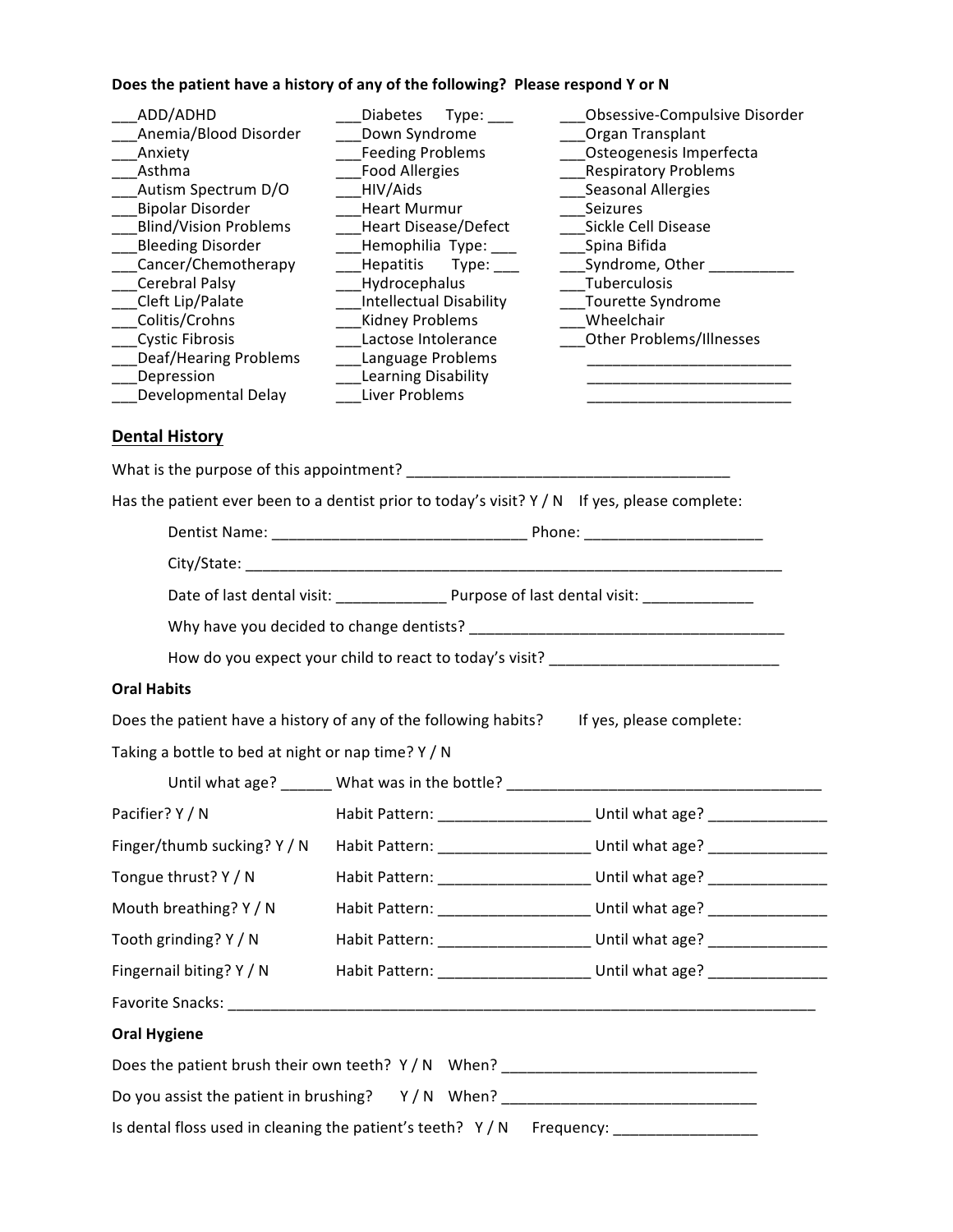### **Fluoride**

| Do you have well ____ or public____ water?                                                 |  |  |  |  |
|--------------------------------------------------------------------------------------------|--|--|--|--|
| Is the patient currently taking fluoride supplements? $Y/N$ If yes, please complete:       |  |  |  |  |
|                                                                                            |  |  |  |  |
| Has the patient ever taken fluoride supplements? $Y/N$ If yes, please complete:            |  |  |  |  |
|                                                                                            |  |  |  |  |
| Has the patient ever received topical fluoride application? $Y/N$ If yes, please complete: |  |  |  |  |
| Dentist applied: ______ Home rinse: ______ School rinse: _______ Brush on Rx: _____        |  |  |  |  |
| Does the patient use toothpaste? $Y/N$ If yes, with fluoride? $Y/N$                        |  |  |  |  |
| Oral Trauma                                                                                |  |  |  |  |
| Has the patient's teeth ever been injured? Y / N                                           |  |  |  |  |
|                                                                                            |  |  |  |  |
| Did the injury require any medical or dental treatment? Y / N                              |  |  |  |  |
|                                                                                            |  |  |  |  |
| Has there ever been any injury to the patient's face or jaw? Y / N                         |  |  |  |  |
|                                                                                            |  |  |  |  |
| Does the patient complain of clicking, popping, or crunching noises when they chew? Y / N  |  |  |  |  |
| Has the patient's jaw ever locked open or closed? Y / N                                    |  |  |  |  |
| <b>Consent for Treatment</b>                                                               |  |  |  |  |

To the best of my knowledge, all of the preceding answers are true and correct. If there is ever a change in the patient's health and /or medications I will inform the office. I agree to update the patient's health history as requested.

I have the legal authority to grant consent for services for the above named patient.

I give my consent for dental services to be rendered for the above named patient.

In consideration of services to be rendered, I guarantee payment of all charges incurred by the patient. I understand that I am responsible for any insurance deductibles and patient responsibilities. Please check each of the following three statements and sign below.

- o I have read and understand the office Financial Policy.
- o I acknowledge receipt of the Notice Of Privacy Practices for Joppa Green Pediatric Dentistry.
- $\circ$  If the patient is accompanied by someone other than their "legal guardian," or is in fact unaccompanied, I grant consent for all dental services deemed necessary by Joppa Green Pediatric Dentistry.

Date: \_\_\_\_\_\_\_\_\_\_ Signature: \_\_\_\_\_\_\_\_\_\_\_\_\_\_\_\_\_\_\_\_\_\_\_\_\_\_\_\_\_\_\_\_\_\_\_\_

Relation to Patient: \_\_\_\_\_\_\_\_\_\_\_\_\_\_\_\_\_\_\_\_\_\_\_\_\_\_\_\_\_\_\_\_\_\_\_\_\_\_\_\_\_\_\_\_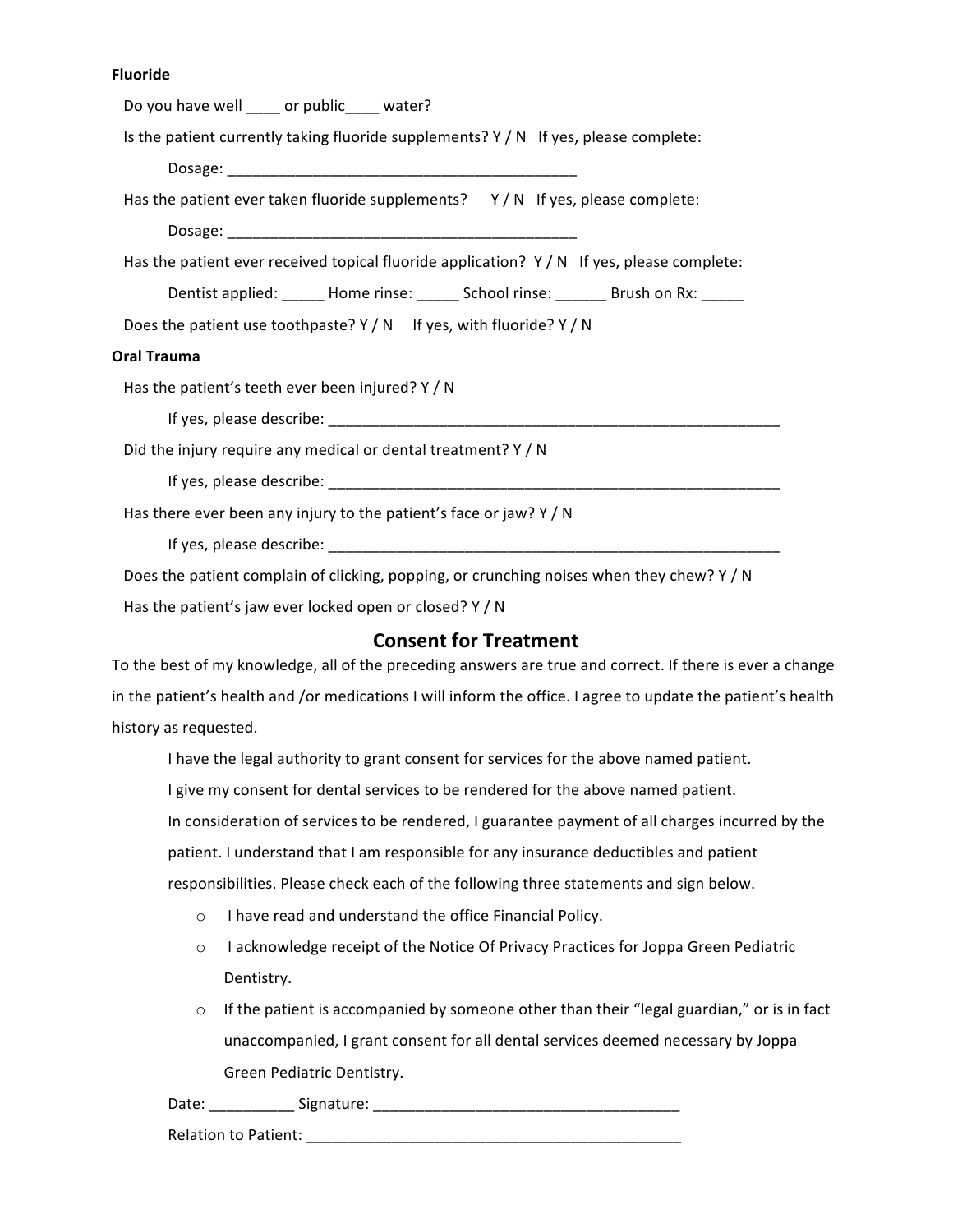

Our office's financial policy has been established to keep our fees fair and reasonable.

Payment is expected at the time services are rendered. For your convenience we accept: cash, personal checks, and money orders, Master Card, Visa or Discover.

#### DENTAL INSURANCE:

If you have dental insurance coverage, we will take care of the necessary paperwork for you, submit the claim, and have the payment sent directly to us. At the time of visit please have all the necessary policy information to enable us to submit the claim. If you do not have that information, you will be responsible for the fees incurred at the time of the visit. We will then give you a receipt that you can submit to your insurance company for reimbursement. *It is your responsibility to know your insurance information.*

Dental insurance does not cover all costs for dental services. Some companies pay fixed fees for certain procedures, while others pay a percentage of the charges. What your dental insurance covers has been negotiated between your employer and the dental insurance company. We will estimate what your insurance will cover and let you know what your initial responsibility will be. That responsibility is due at the time services are rendered. After receiving payment from your insurance company, if there is an overpayment, a refund will be sent promptly, if there is a balance due, a statement will be sent for you to remit your final responsibility for that treatment. *It must be noted, that all fees incurred are ultimately your responsibility.*

#### OUTSTANDING/OVERDUE ACCOUNTS

If collection action is necessary on your account, you will be liable for interest of 1 ½% per month on all outstanding balances, as well as any fees incurred for collecting said account. Those fees shall include, but not be limited to attorney's fees, court costs, as well as collection agency fees.

#### MISSED APPONTMENTS

We reserve the right to charge a fee for appointments missed without 24 – hour notice.

#### SEPARATED or DIVORCED

Payment is the responsibility of the parent accompanying the child to the dental appointment. This is very important, so there are no misunderstandings regarding the necessary treatment for your child.

We hope this clarifies our financial policy. As always, we remain ready, willing, and able to answer any questions you may have.

I acknowledge that I have reviewed the financial policies, as listed above, understand them, and agree to them. Further, I have had the opportunity to have all my questions answered regarding this policy.

| ugne |  |
|------|--|
|      |  |

Signed: \_\_\_\_\_\_\_\_\_\_\_\_\_\_\_\_\_\_\_\_\_\_\_\_\_\_\_\_\_\_\_\_\_\_\_\_\_\_\_ Date:\_\_\_\_\_\_\_\_\_\_\_\_\_\_\_\_\_\_\_\_\_\_\_\_

Relationship to Patient: **Example 2018** 

2324 W. Joppa Road Suite 430 Lutherville, MD 21093 Phone: 410-321-0200 | Info@JoppaGreenPedo.com www.JoppaGreenPediatricDentistry.com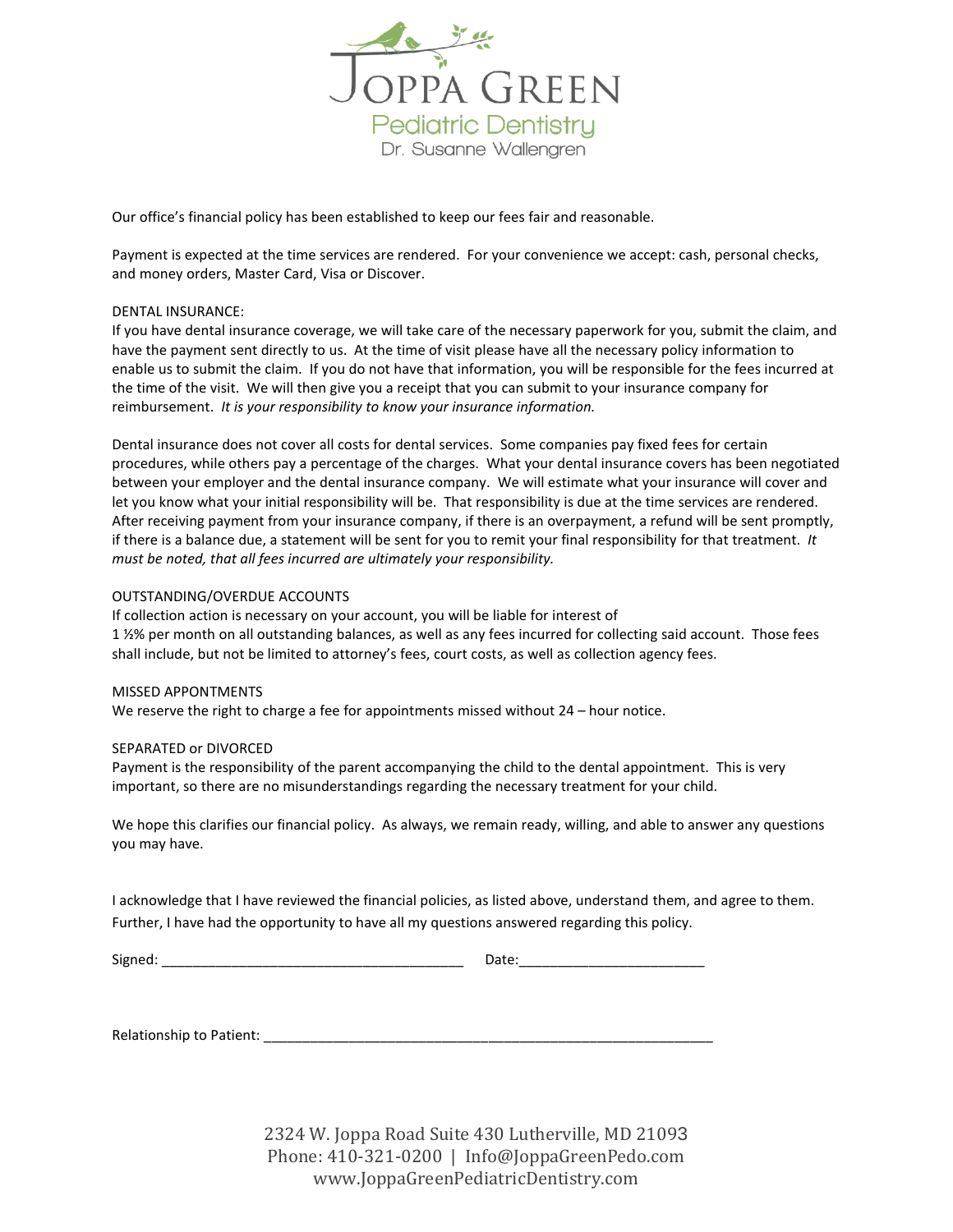## **JOPPA GREEN PEDIATRIC DENTISTRY NOTICE OF PRIVACY PRACTICES**

#### THIS NOTICE DESCRIBES HOW HEALTH INFORMATION ABOUT YOU MAY BE USED AND DISCLOSED AND HOW YOU CAN GET ACCESS TO THIS INFORMATION

### PLEASE REVIEW IT CAREFULLY THE PRIVACY OF YOUR HEALTH INFORMATION IS IMPORTANT TO US

#### **OUR LEGAL DUTY**

We are required by applicable federal and state law to maintain the privacy of your health information. We are also required to give you this Notice about our privacy practices, our legal duties, and your rights concerning your health information. We must follow the privacy practices that are described in this Notice while it is in effect. This takes effect (April 14, 2003) and will remain in effect until we replace it.

We reserve the right to change our privacy practices and the terms of this Notice at any time, provided such changes are permitted by applicable law. We reserve the right to make the changes in our privacy practices and the new terms of our Notice effective for all health information that we maintain, including health information we created or received before we made the changes. Before we make a significant change in our privacy practices, we will change this Notice and make the new Notice available upon request

You may request a copy of our Notice at any time. For more information about our privacy practices, or for additional copies of this Notice, please contact us using the information listed at the end of this Notice.

#### **USES AND DISCLOSURES OF HEALTH INFORMATION**

We use and disclose health information about you for treatment, payment, and healthcare operations. For example:

**Treatment:** We may use or disclose your health information to a physician or other healthcare provider providing treatment to you.

**Payment:** We may use and disclose your health information to obtain payment for service we provide to you.

**Healthcare Operations:** We may use and disclose your health information in connection with our healthcare operations. Healthcare operations include quality assessment and improvement activities, reviewing the competence or qualifications of healthcare professionals, evaluating practitioner and provider performance, conducting training programs, accreditation, certification, licensing or credentialing activities.

Your Authorization: In addition to our use of your health information for treatment, payment or healthcare operations, you may give us written authorization to use your health information or to disclose it to anyone for any purpose. If you give us an authorization, you may revoke it in writing at any time. Your revocation will not affect any use or disclosures permitted by your authorization while it was in effect. Unless you give us a written authorization, we cannot use or disclose your health information for any reason except those described in this Notice.

**To your Family and Friends:** We must disclose your health information to you, as described in the Patient Rights section of this Notice. We may disclose your health information to a family member, friend or other person to the extent necessary to help with your healthcare or with payment for your healthcare, but only if you agree that we may do so.

**Persons Involved in Care:** We may use or disclose health information to notify, or assist in the notification of (including identifying or locating) a family member, your personal representative or another person responsible for your care, of your location, your general condition, or death. If you are present, then prior to use or disclosure of your health information, we will provide you with an opportunity to object to such uses or disclosures. In the event of your incapacity or emergency circumstances, we will disclose health information based on a determination using our professional judgment disclosing only health information that is directly relevant to the person's involvement in your healthcare. We will also use our professional judgment and our experience with common practice to make reasonable inferences of your best interest in allowing a person to pick up filled prescriptions, medical supplies, x-rays, or other similar forms of health information.

**Marketing Health-Related Services:** We will not use your health information for marketing communications without your written authorization.

**Required by Law:** We may use or disclose your health information when we are required to do so by law.

**Abuse or Neglect:** We may disclose your health information to appropriate authorities if we reasonably believe that you are a possible victim of abuse, neglect, or domestic violence or the possible victim of other crimes. We may disclose your health information to the extent necessary to avert a serious threat to your health or safety or the health or safety of others.